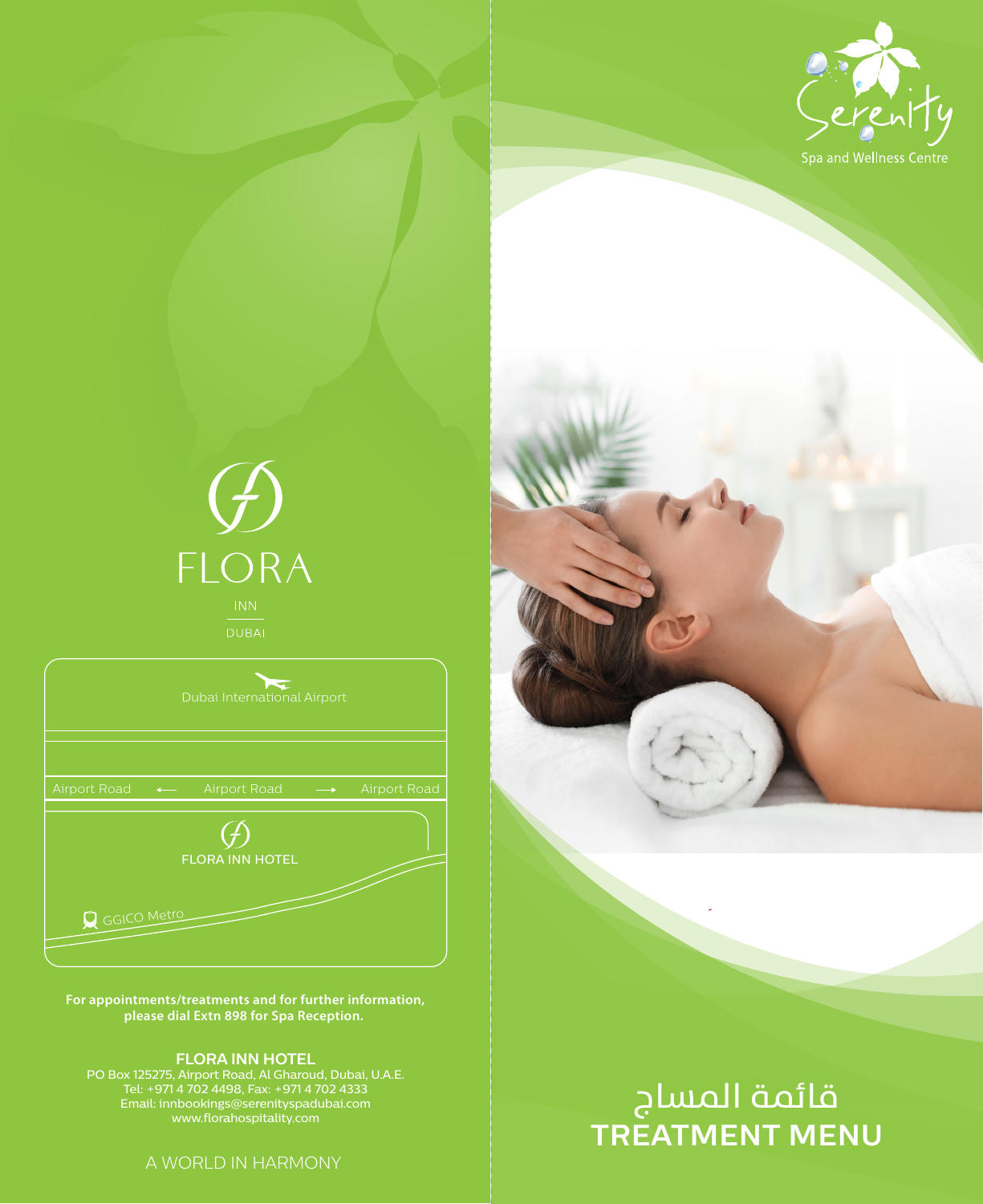

**التدليك السويدي** 

**تدليك البالية** 

.<br>٦٠ دقيقة / ٩٠ دقيقة **/ ٩٠ دقيقة / ٩٠ درهم إماراتي / ٣٣٥** درهم إماراتي

تدليك علاجي فوذجي بركز على تنشيط الدور الدموية و يشجع على الاسترخاء ، حيث يستخدم المعالجون الضغط القوى غبر أنه لطيف لتحسن الدورة الدموية و تخفيف آلام العضلات و التوتر و تحسن مرونة الجسم و توليد شعور بالاسترخاء . . إنه استرخاء تام و مضمون .

|                                     | ىدىيە سەسە          |
|-------------------------------------|---------------------|
| ٢٦٥ درهم إماراتي / ٣٣٥ درهم إماراتي | ٦٠ دقىقة / ٩٠ دقىقة |

تعد المعالجة التقليدية بتدليك البالية امتداداً لتدليك الأيورفيدا ، و هو تدليك عميق يعتمد على استخدام الزيت . كما أنه نظام قديم للشفاء يقوم على التدليك بضغط عميق لتفكيك الأنسجة المعقدة بشدة فضلاً عن الض<sub>ر</sub>يات الممتدة و قوجات الجلد و ذلك لتخفيف التوتر و تحسن الدورة الدموية و التخلص من الإجهاد و المساعدة على توافق الجسم و العقل و الروح .

|                                     | التدليك الهندى      |
|-------------------------------------|---------------------|
| ٢٦٥ درهم إماراتي / ٣٣٥ درهم إماراتي | ٦٠ دقىقة / ٩٠ دقىقة |

مساج تقليدي من جنوب الهند يركز على تقديم تدليك ملطف في أوضاع مختلفة لتوغل الزيت إلى أقصى حد . و هذا التدليك يعقبه حمام بخار يضمن امتصاص الجسم لكافة الزيوت و يحقق التوازن . إنه تدليك لا يُفوت .

|                                     | التدليك العطري      |
|-------------------------------------|---------------------|
| ٢٦٥ درهم إماراتي / ٣٣٥ درهم إماراتي | ٦٠ دقىقة / ٩٠ دقىقة |

يعد طب الروائح معالجة شمولية حقيقة تستخدم الزيوت الأساسية لاسترخاء الحواس و تهدئة العقل . اختر بن ازيج العطري لرفع اعنويات أو التحفيز أو التنشيط .

**التدليك العميق لنسجة** 

٦٠ دقيق*ة / ٩٠* دقيقة / ٩٠ دقيقة / ٩٠ دقيقة / ٣٣٥ درهم إماراتي / ٣٣٥ درهم إماراتي

علاج يعمل على مناطق معينة مهمة ، مساعداً في تسكين آلام العضلات باستخدام أساليب التدليك القوى .

**التدليك باحجار الساخنة** 

**٩٠ دقيقة / ٣٩٥ درهم إمارا**

اكتشف قوة الشفاء و الفوائد التأثير في الحواس التي تحدثها المعالجة بالأحجار الساخنة ، فالأحجار الدافئة تهدئ الجهاز العصبي و عَدد الأوعية الدموية ، كما أن الدفء المهدئ يشجع الجسم على أن يتخلص من السموم و التوتر و التعقد و تشنجات الرقبة . كما أن الزيوت الأساسية العطرية و مستخلصات النباتات الطبيعية تعيد الحيوية و النشاط و تجلب إلى عقلك إحساساً بالصحة التامة.

## *Serenity Massages*

*Swedish Massage 60 minutes /90 minutes 265 AED/ 335AED*

*Ideal therapeutic massage that focuses on increasing circulation*  and promoting relaxation. The Therapist uses firm but gentle *pressure to improve the circulation, ease muscle aches and tension, improve flexibility and create relaxation. A guaranteed complete relaxation.*

#### *Balinese Massage*

*60 minutes /90 minutes 265 AED/ 335AED*

*Traditional Balinese Massage Therapy is an extension of the Ayurvedic massage. It is a deep oil based massage. It is an ancient system of healing which relies up on deep pressure massage to break down tensely knotted tissue as well a long strokes and skin rolling to relieve tension, improve circulation, ease stress and promote harmony of body, mind and soul.*

#### *Indian Massage*

| 60 minutes / 90 minutes | 265 AED/ 335AED |
|-------------------------|-----------------|
|-------------------------|-----------------|

*A traditional massage from south India focuses on delivering soothing massage in different position for maximum penetration of oil. This massage followed by a steam bath ensuring the body absorbs all oils and creates balance. A massage not to be missed!*

## *Aromatherapy Massage*

*60 minutes /90 minutes 265 AED/ 335AED*

*Aromatherapy is truly holistic therapy, using essential oils to relax senses and calm the mind. Choose between an aromatic blend of uplifting, stimulating or energizing.* 

### *Deep Tissue Massage*

*60 minutes /90 minutes 265 AED/ 335AED*

*The treatment will work on the specific areas of concern helping in relieving the aching muscles, by using firm massage techniques.*

#### *Hot Stone Massage 90 minutes /395 AED*

*Discover the healing power and penetrating benefits of hot stone therapy. Warm stones calm the nervous system as the expand blood vessels. The soothing warmth encourages the body to rid itself of toxins, tension, knots and kinks. Aromatic essentials oils and naturals plant extracts restore vitality and bring a sense of wellbeing to your mind.*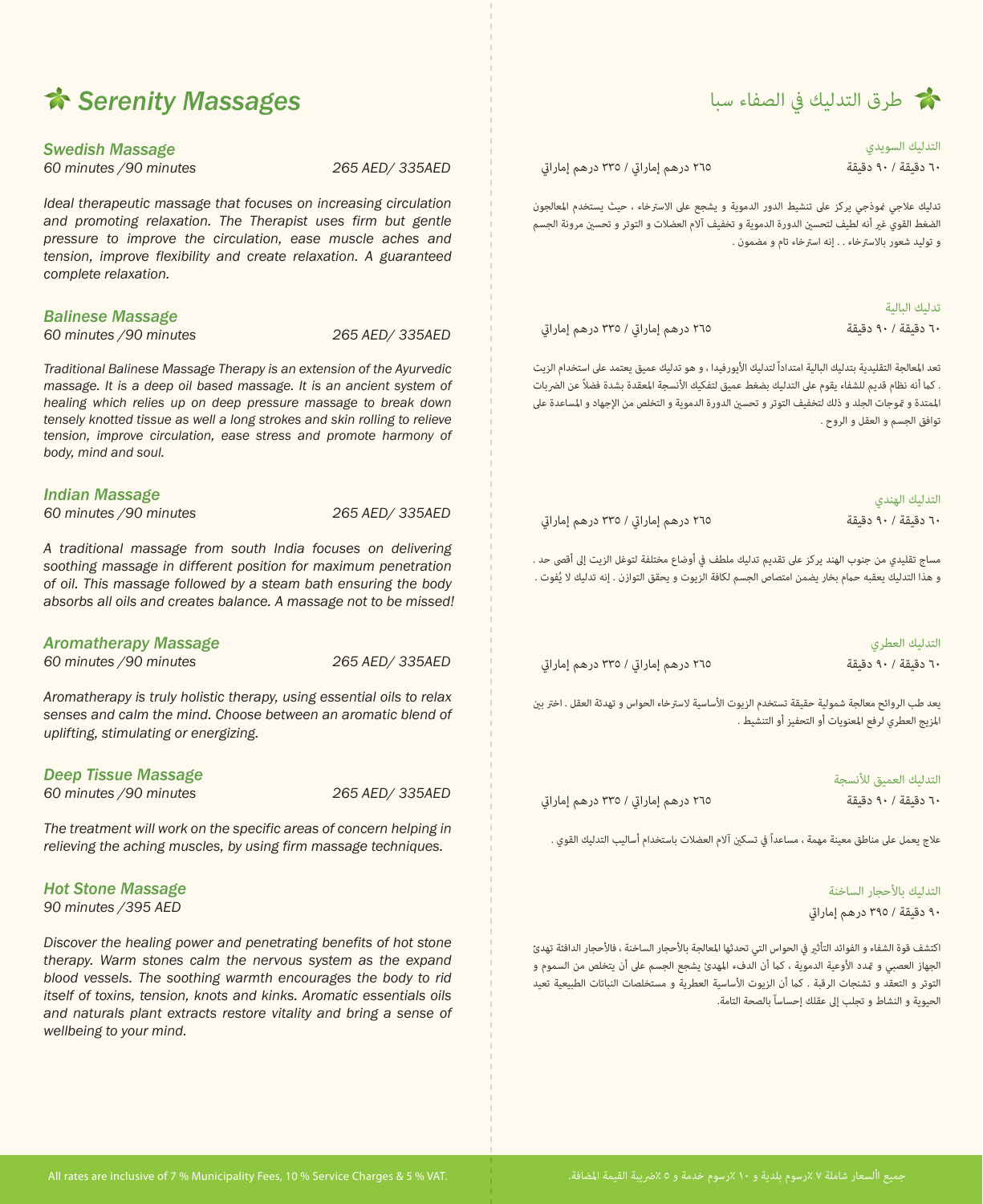## *Serenity Signature Treatments*

#### *Jet Lag Recovery Treatment*

*90 minutes / 390 AED* 

*This massage is recommended before and after travel, after a long flight body can get fatigue from sitting for long hours. A soothing*  massage will help you to reset your body clock and loosen up your *scalp, neck, shoulders, upper back as well as the hands and feet!* 

#### *Serenity De-Stress Massage*

*90 minutes / 380 AED* 

*Your tension will melt away with this massage! It is a combination of light to medium pressure techniques to relieve stress, reduce pain and promote relaxation!* 

#### *Essence of Serenity*

#### *90 minutes / 385 AED*

*Rejuvenate your body and awaken your senses! A refreshing body scrub smoothen the skin, followed by a deeply soothing full body massage.* 

## *Serenity Beauty Treatments*

#### *Histomer Deep Cleansing Facial*

*60 minutes / 265 AED* 

*This facial is a multi-step skin treatments, include cleansing, steam, extractions, facial massage and facial mask. This treatment make your skin look clear and youthful.* 

#### *Histomer Hydrating Facial*

*60 minutes / 360 AED* 

*Histomer hydrating formula contains special extracts of plant stem cells bringing concentrated vital energy to the heart of skin tissue. This facial immediately nourishes the skin and reduce fine lines. Dehydrated skin is reinvigorated, refreshed and provide an instant* 

#### *Histomer Vitamin C Facial*

#### *60 minutes / 410 AED*

*Facial treatment with Vitamin C for a brighter and firmer skin. It reduces the wrinkles, hyperpigmentation and improve the skin tone. The result is visible even after the first treatment! fter the first treatment!* 

#### *Histomer Express Facial*

#### *30 minutes / 155 AED*

*This express facial is the perfect answer, if you don't have time for a full facial. Our facial massage therapist will customize the treatment according to your specific need. You will leave our spa with a rejuvenated and radiant skin!* 

## *Serenity Body Treatments*

#### *Body Scrubs*

*An application of exfoliant is massaged over the body to remove aged skin cells, cleanse your pores and give you a radiant skin. This is followed by an application of nourishing body lotion.* 

| Argan & Gold Scrub          | 45 minutes / 185 AED |
|-----------------------------|----------------------|
| <b>Black Charcoal Scrub</b> | 45 minutes / 185 AED |
| Lavender Scrub              | 45 minutes / 185 AED |
| Citrus Scrub                | 45 minutes / 185 AED |
| Vitamin C Scrub             | 45 minutes / 185 AED |
|                             |                      |



#### **معالجة إرهاق السفر**

٩٠ دقيقة / ٣٩٠ درهم إماراتي

ينصح بهذا التدليك قبل السفر وبعده ؛ فعند الانتهاء من رحلة طويلة عكن أن يتعرض جسدك للإرهاق بسبب<br>الجلوس لساعات طويلة. سيساعدك التدليك المهدئ للأعصاب على إعادة ضبط ساعتك البيولوجية واسترخاء .<br>فروة رأسك وعنقك وكتفيك وأعلى ظهرك إضافة إلى اليدين والقدمين!

#### **تدليك سينتي للتخلص من التوتر**

٩٠ دقيقة / ٣٨٠ درهم إماراتي

من خلال هذا التدليك ، سيذوب توترك وينساب القلق بعيدًا عنك ؛ فهو مزيج من تقنيات الضغط الخفيف إلى<br>المتوسط ، والتي تعمل على تخفيف التوتر وتقليل الألم والمساعدة على الاسترخاء!

#### **روح سينتي**

#### ٩٠ دقيقة / ٣٨٥ درهم إماراتي

جدد خلايا جسدك وأيقظ حواسك! مقشر منعش للجسم يعمل على تنعيم البشرة ، يليه تدليك كامل لتهدئة خلايا الجسد.



#### **جلسة التنظيف العميق للوجه من هيستومر**

#### ٦٠ دقيقة / ٢٦٥ درهم إماراتي

تشتمل جلسة العناية بالوجه هذه على علاجات للبشرة متعددة الخطوات مثل تنظيف البشرة العادي وبالبخار<br>وإزالة البثور وتدليك الوجه وعمل الماسك اللازم ، وهو ما يجعل بشرتك تبدو أكثر صفاءً وشبابًا.

#### **جلسة ترطيب الوجه من هيستومر**

٦٠ دقيقة / ٣٦٠ درهم إماراتي

تحتوي تركيبة هيستومر المرطبة على مستخلصات خاصة من الخلايا الجذعية النباتية التي تعمل على تدفق<br>الطاقة والحيوية إلى قلب أنسجة الجلد. تعمل هذه الجلسة فورًا على تغذية البشرة والتقليل من الخطوط الطاقة والحيوية إلى قلب أنسجة الجلد. تعمل هذه الجلسة فورًا على تغذية البشرة والتقليل من الخطوط<br>الدقيقة. تتجدد البشرة الممابة بالجفاف وتنتعش لتضفي لمعانًا وإشرافًا فوريًا على وجهك!

#### **جلسة العناية بالوجه بفيتام¥ ¤ من هيستومر**

٦٠ دقيقة / ٤١٠ درهم إماراتي

جلسة العناية بالوجه بفيتامين سي لبشرة مشدودة وأكثر إشراقًا ؛ حيث تعمل على تقليل التجاعيد وفرط التصبغ<br>وتساعد على تحسين لون البشرة. عِكنك رؤية النتيجة حتى بعد الجلسة الأولى!.

#### **جلسة العناية بالوجه من هيستومر اكس§س**

٣٠ دقيقة / ١٥٥ درهم إماراتي

هذه الجلسة السريعة للوجه هي الجواب الأمثل لكل ما تبحثين عنه إذا لم يكن لديك الوقت الكافى لعمل جلسة كاملة. سيقوم معالج تدليك الوجه لدينا ڢواءمة العلاج ليناسب احتياجاتك الخاصة حيث ستخرجين من منتجعنا الصحى ببشرة متجددة ومشرقة!



#### **مق©ات الجسم**

يتم التدليك بوضع المقشر على أنحاء الجسد وذلك لإزالة خلايا الجلد العجوز وتنظيف المسام لنمحنك بشرة<br>متألقة. يلى هذا التدليك وضع الكريم المرطب لتغذية الجسد.

| مقشر الأرجان والذهب | ٤٥ دقيقة / ١٨٥ درهم إماراق  |
|---------------------|-----------------------------|
| مقشر الفحم الأسود   | ٤٥ دقيقة / ١٨٥ درهم إماراتي |
| مقشر اللافندر       | ٤٥ دقيقة / ١٨٥ درهم إماراتي |
| مقشر الحمضيات       | ٤٥ دقيقة / ١٨٥ درهم إماراتي |
| مقشر فيتامين سي     | ٤٥ دقيقة / ١٨٥ درهم إماراتي |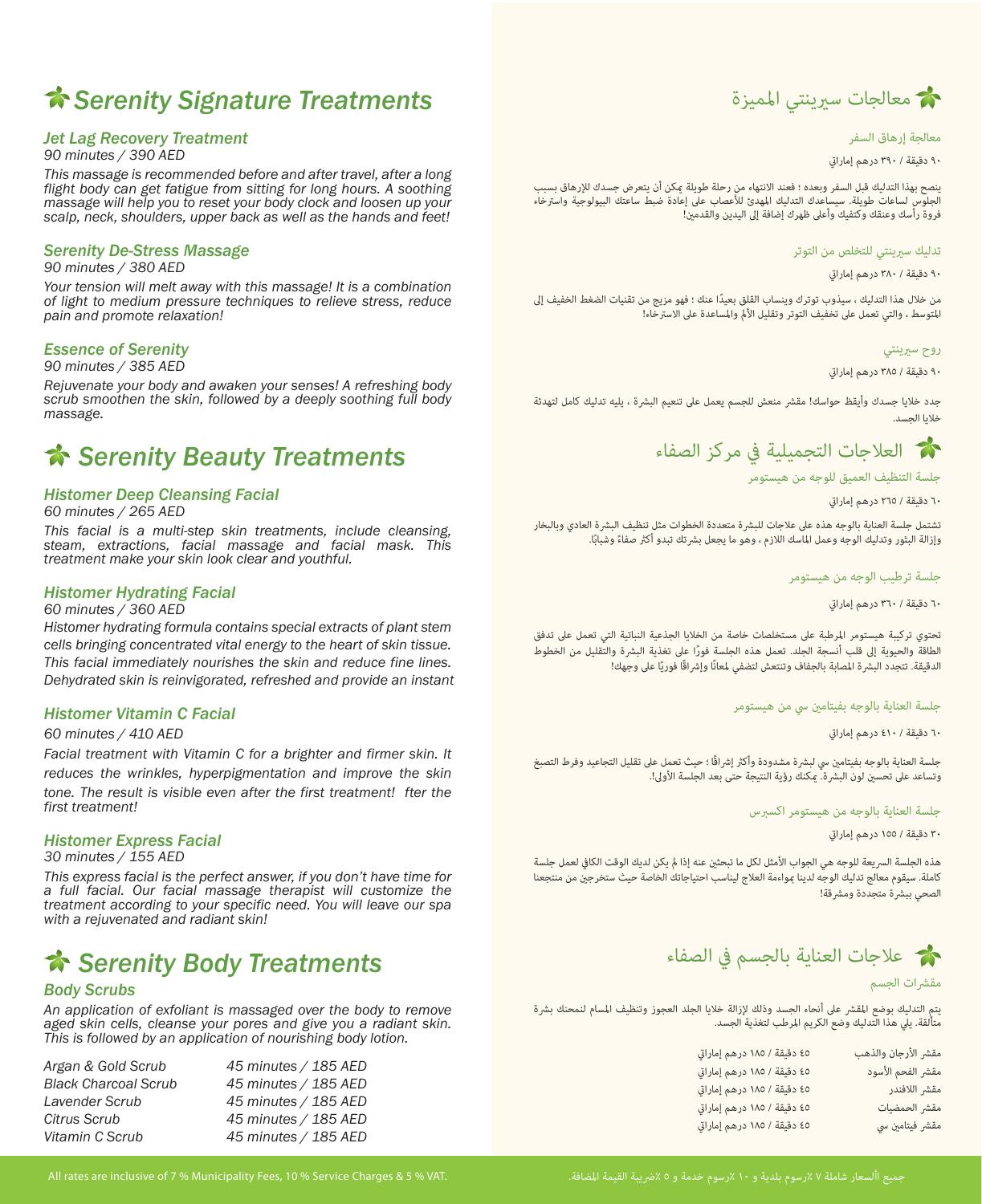## *Serenity Express Treatments*

#### *Express Reflexology*

*30 minutes / 165 AED*

*A foot treatment focused to balance the whole system and revitalizing body's natural energy flow.*

#### *Express Back Massage*

*30 minutes / 165 AED*

*A de-stressing massage that concentrates on the neck, shoulders and back.*

#### *Indian Head Massage*

*30 minutes / 165 AED*

*Gentle massage on neck, shoulders & scalp. It can help to relieve built up tension, headaches and eye strain.*



#### **انعكسات الªيعة**

**٣٠ دقيقة / ١٦٥ درهم إمارا**

علاج القدمين المركز لتحقيق توازن أجهزة الجسم كلها و تجديد التدفق الطبيعي لطاقة للجسم.

**تدليك الظهر الªيع**

**٣٠ دقيقة / ١٦٥ درهم إمارا**

تدليك يخلص من التوتر و يركز على الرقبة و الكتفين و الظهر .

#### **تدليك الرأس الهندي**

**٣٠ دقيقة / ١٦٥ درهم إمارا**

تدليك لطيف على الرقبة و الكتفين و فروة الرأس عكن أن يساعد على تخفيف التوتر المتراكم و آلام الصداع و إجهاد العينين .



#### *Cancellation & No Show Policy*

- *Appointments cancelled within 12 hours will incur a 50% treatment fee*
- *Appointments cancelled within 4 hours or No Show will incur 100% treatment fee.*

*Serenity Spa Operating Hours: 10:00 am to 10:00 pm*

All rates are inclusive of 7 % Municipality Fees, 10 % Service Charges & 5 % VAT.

#### سيا*سة* الإلغاء وعدم الحضور

تخصم نسبة ٪٥٠ من قيمة اعالجة عند إلغاء اوعد قبل ١٢ ساعة . تخصم نسبة ٪١٠٠ من قيمة اعالجة عند إلغاء اوعد قبل ٤ ساعات أو عدم الحضور .

๎๎๎๎๎<br>๎ ساعات العمل في النادي الصحي الصفاء : من ١٠:٠٠ صباحاً حتى ١٠:٠٠ مساءً